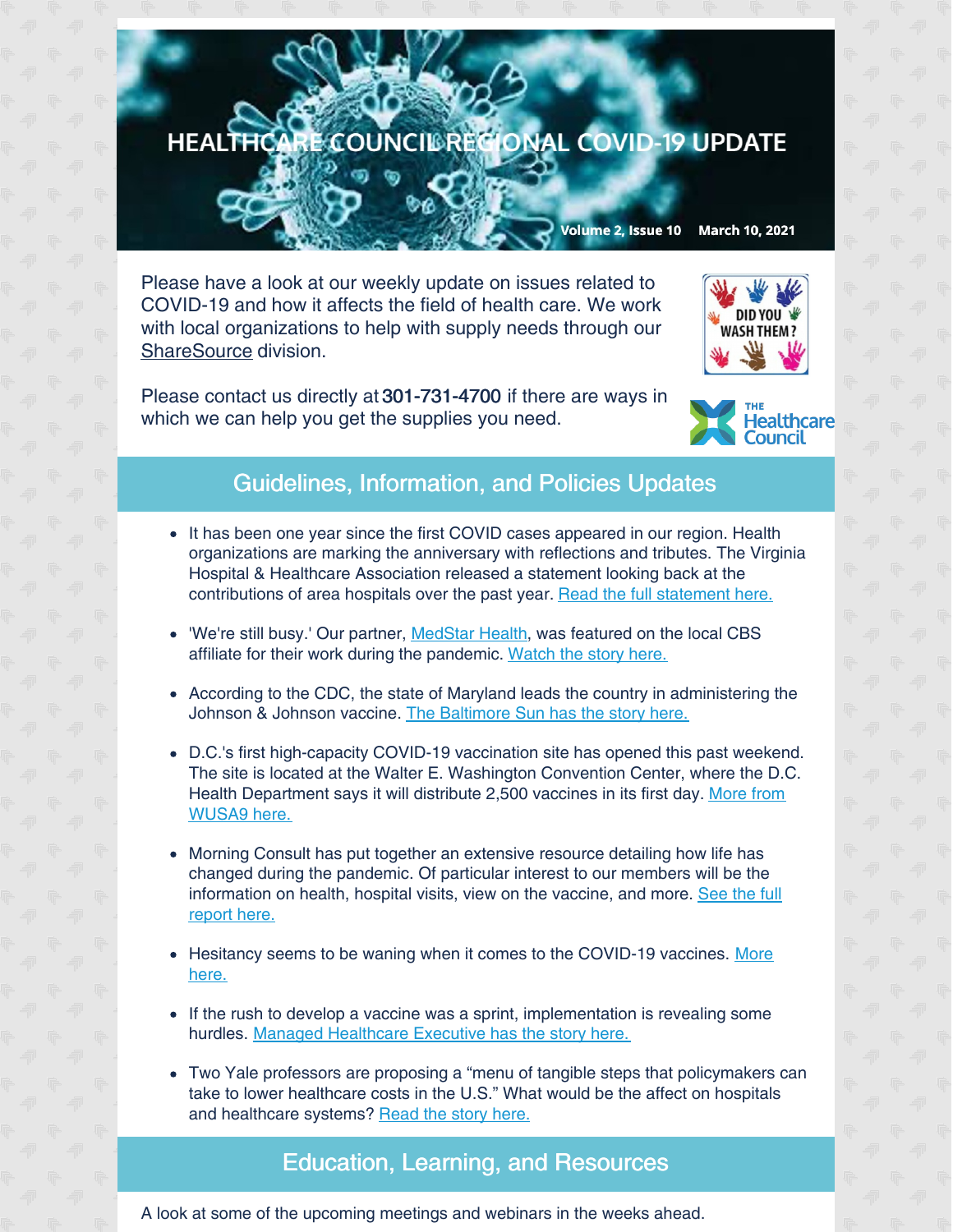- Population Health Divisional Meeting in conjunction with CareClix: Today from 12:00 pm - 1:00 pm: Please join The Healthcare Council for an insightful discussion on population health data management and technology solutions presented by [CareClix](https://careclix.com/). [Register](https://us02web.zoom.us/meeting/register/tZIocuGvrTwsH9JIkJ2aU0a3yb1tbyNJCxJy) here. After registering, you will receive a confirmation email containing information about joining the meeting.
- The McKenna Foundation, in association with Arizona State University, announced the start of a series of lectures and symposiums titled, "The Lessons from the Pandemic: Building a Secure Health System 2021 McKenna Virtual Lecture & Symposium." Series began on March 9 but continues through the week. Details on how to watch live and recorded events can be found [here.](https://www.hpnonline.com/sourcing-logistics/article/21213443/2021-mckennavirtual-lecture-symposium-lessons-from-the-pandemic-series-startstodayutm_source=HPN+Daily+Newsletter&utm_medium=email&utm_campaign=CPS210309024&o_eid=8887J6354667A2S&rdx.ident=%5Bobject+Object%5D&oly_enc_id=8887J6354667A2S)
- AHA Call on latest COVID-19 Updates: March 11, 2:30 pm. Registration information can be found [here.](https://contentsharing.net/actions/email_web_version.cfm?ep=Bdhtp-zVuqFkgQiV6-lxty0f-nrLBJWzuTngPvD-5dWkbH5A2G5mKmcPk0Zzaq-LeQOGVFQ6wAiXPk3ZnL2YX87o-9gaX4UpqF5fAXOtem0oLCz4uWUPHPHaXM1taUVK)
- Accelerating Health Equity: March 16–18, 2021: a virtual conference hosted by AHA Community Health Improvement (ACHI) and the Institute for Diversity and Health Equity (IFDHE). [Learn](https://web.cvent.com/event/1d1ba846-d6dd-4680-adab-d06044e236c4/summary) more here.
- Tryon Clear View Group Webinar: March 18, 2021 3:00 pm 4:00 pm: The Healthcare Council and ShareSource are excited to bring to you a special presentation by our endorsed partner, Tryon Clear View [Group](https://www.oneclearview.com/). COVID-19 has impacted health systems financially around the world and it is more important than ever to try and find ways in which to reduce costs. Tryon Clear View Group provides innovative solutions for sustainable cost reduction in areas including telecom, managed print, waste, document storage, equipment maintenance, mailing equipment, and utilities. Register in [advance](https://us02web.zoom.us/meeting/register/tZUldu-tqDgvHNfulalapfUQwJkfc4pFdjED) here. After registering, you will receive a confirmation email containing information about joining the meeting.
- AHA: A peer-to-peer community of health care professionals dedicated to helping hospitals and health systems recover, rebuild and reimagine health care. Learning together for today, tomorrow and the future of health care. Join the Living Learning Network, a peer-to-peer community of health care professionals helping hospitals and health systems recover and reimagine health care during COVID-19 and beyond. To take part, [sign-up](https://www.aha.org/center/living-learning-network) here.
- 2021 AHA Leadership Summit and Virtual Conference: July 22-24, 2021, Nashville, TN. The 2021 AHA Leadership Summit and Virtual Conference will feature senior health care executives, clinicians and experts in the field presenting high level, transformational strategies and innovative approaches for achieving financial sustainability while delivering greater value through operational excellence, creative partnerships, and redefined delivery models. Special attention will be paid to the strategies and practices that enable health care leaders to remain resilient and respond successfully in periods of sustained crisis. [Learn](https://www.aha.org/education-and-events/leadership-summit) more here.
- UpGlo Healthcare Connect matches internationally-trained health professionals with hospitals, clinics, and government agencies who need their skills. Research links diversity in our healthcare workforce to improved patient outcomes. Our partner, [Upwardly](https://www.upwardlyglobal.org/healthcare-connect-covid-19/) Global can connect your organization with pipelines of talented healthcare professionals from diverse backgrounds including doctors, nurses, allied health professionals, researchers, counselors, and others, as well as experts in STEM, IT, finance, and business/administration. Learn how Upwardly Global can support your efforts to build a diverse and inclusive workforce during the pandemic and beyond. Email them at: healthcareinquiries@upwardlyglobal.org to learn more.

## General Information and Data Sources

Resources for National and Regional Up-to-the-Minute Data and Information: